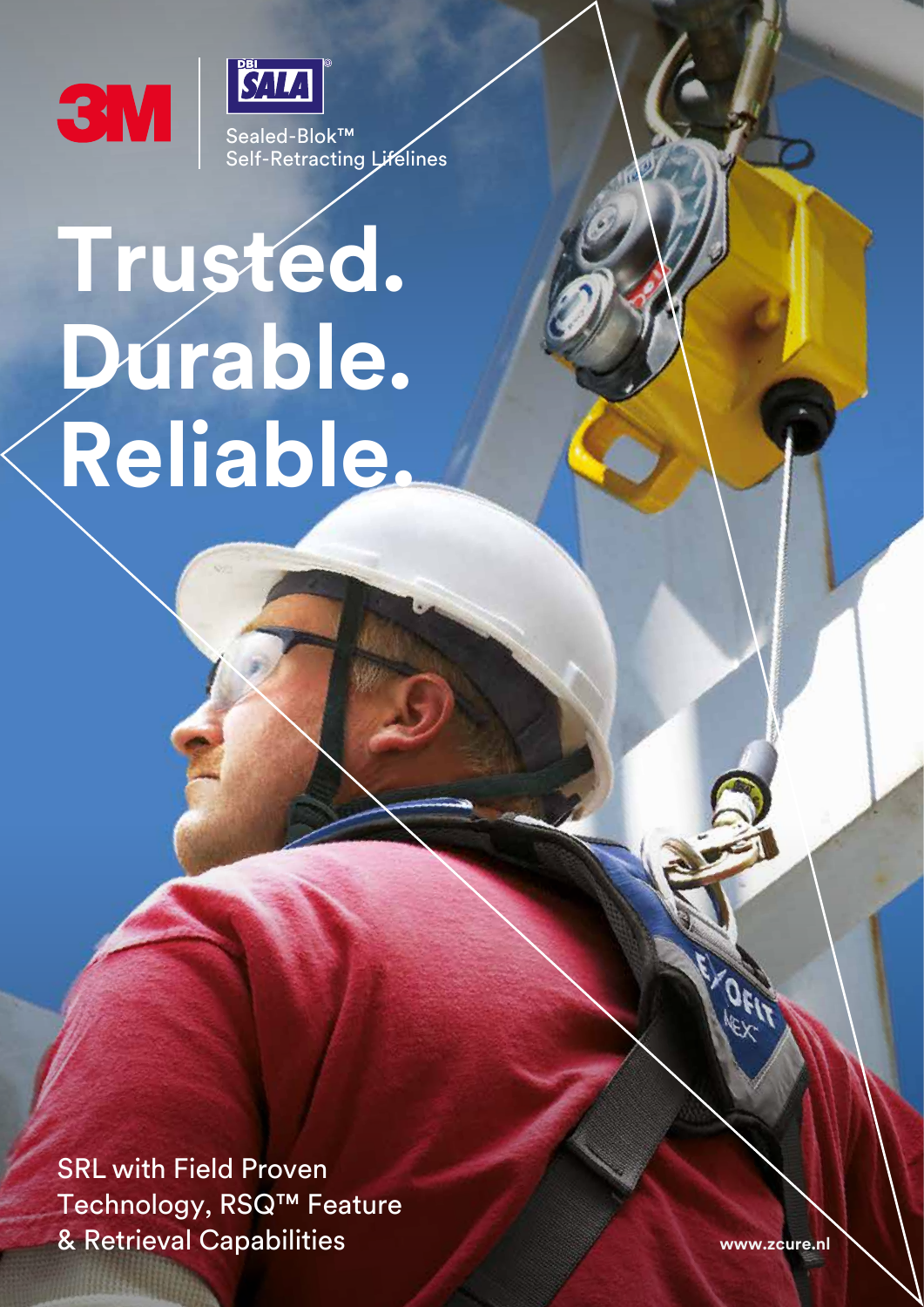## **Trusted.**

DBI-SALA® continues to set the standard for quality in fall protection. The 3M™ DBI-SALA® Sealed-Blok™ family has a comprehensive line of sealed SRLs and decades of proven field service.

The best just got better...

### **Durable.**

- Stands up to the harshest environments
- Heavy-duty design
	- Corrosion resistant
	- Stainless steel end-plates
	- Aluminium housing
- No brake adjustment or servicing required after a fall arrest - a simple replacement of the fast-line cable is all that is required.

# **Reliable.**

- Dynamic components sealed inside the housing (IP69K rated).
	- Protects from particles entering product
	- Protected against complete or continuous submersion in water
- Decades of service
- Field proven in the world's toughest environments
- Design extends maintenance intervals and product longevity.

#### **Typical applications.**

- Offshore platform access
- Confined space
- Saltwater environments
- Dirty environments.

#### **Typical markets.**

- Oil and gas
- Off-shore wind energy\*
- Mining
- Marine
- Utilities
- Waste water treatment
- Municipalities.

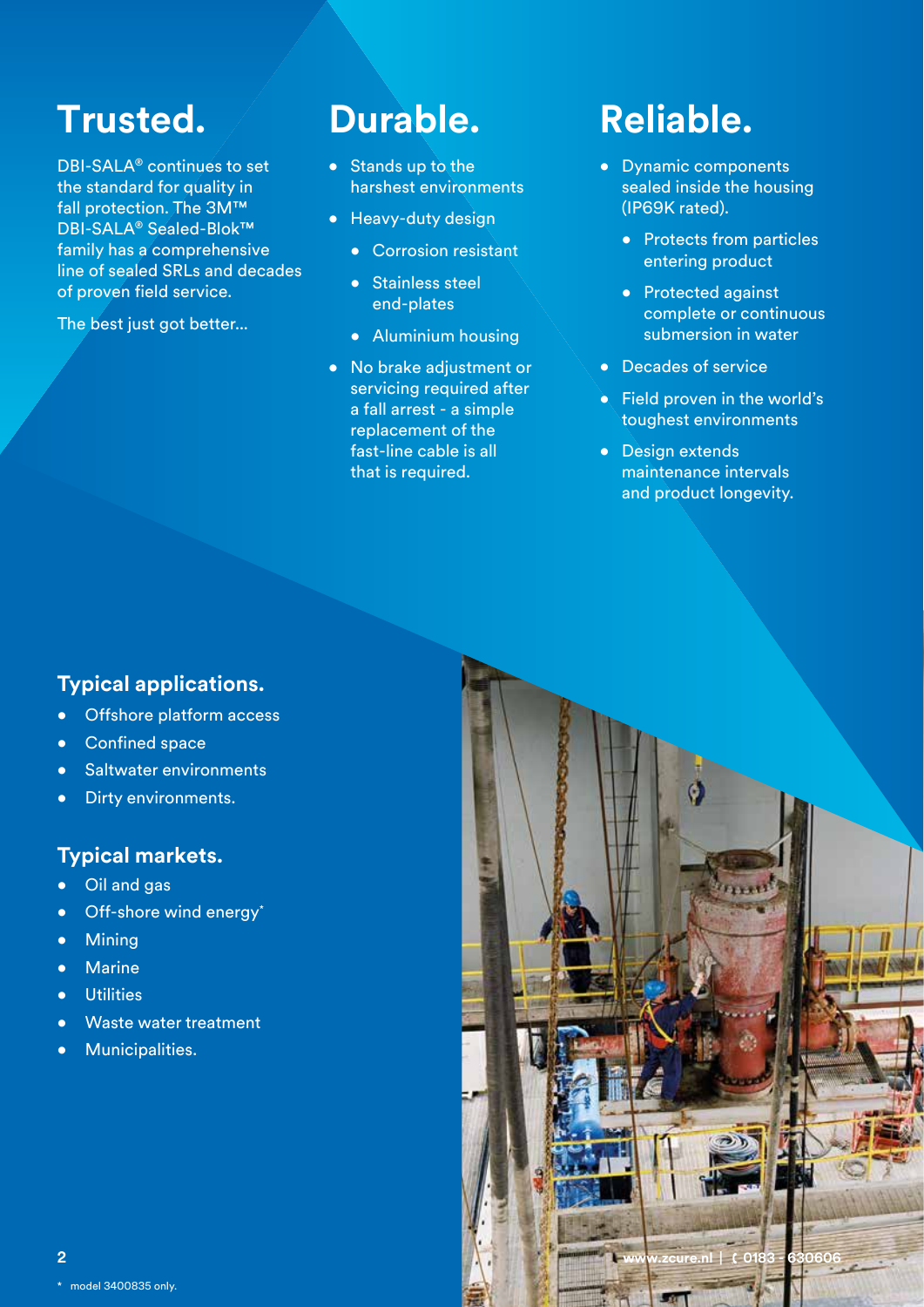#### **Features and Benefits**

#### **Anti-Ratcheting Design**

Ensures efficient, safe operation under all working conditions - the only SRL to meet IP69K sealed rating.

**141 kg Weight Capacity**

Higher capacity for operator and tools.

**Carrying Handle** Built-in design for easy transport with improved ergonomics.

**Secondary Anchorage Point**

Certified for "dropped objects" Protection Rated for fall arrest if primary anchor fails.

**Retrieval Winch**

#### **3M™ DBI-SALA® Sealed-Blok™ Self Retracting Lifeline - RSQ™ Dual Mode Design**

Allows user to select between fall arrest mode and descent mode.

#### **5 mm Diameter Wire Rope**

Stainless steel for corrosion resistance.

#### **Self-Locking Swivel Hook**

Limits lifeline twisting.

**Pivoting Anchorage Loop**

Centres the load.

#### **Aluminium Housing**

Provides exceptional strength, durability and corrosion resistance.

#### **Stainless Steel End-Plate**

Durable construction for harsh environments.

#### **Tripod/Davit Arm Bracket**

No tools required for install.

#### **Ergonomic Cable Handle**

Provides added comfort and ease-of-use when making connections.

#### **Galvanised and Stainless Steel Cable**

Abrasion resistant and corrosion resistant lifeline options.

#### **3M™ DBI-SALA® FAST-Line™**

Provides the user with ability to replace the lifeline in the field. Eliminates the need to service / reset the brake after a fall arrest.

#### **Impact Indicator**

Provides visual indication of Fall Arrest.

#### **1630 kg (3600 lb) Gate**

Reduces chances of accidental disengagement ("roll-out").

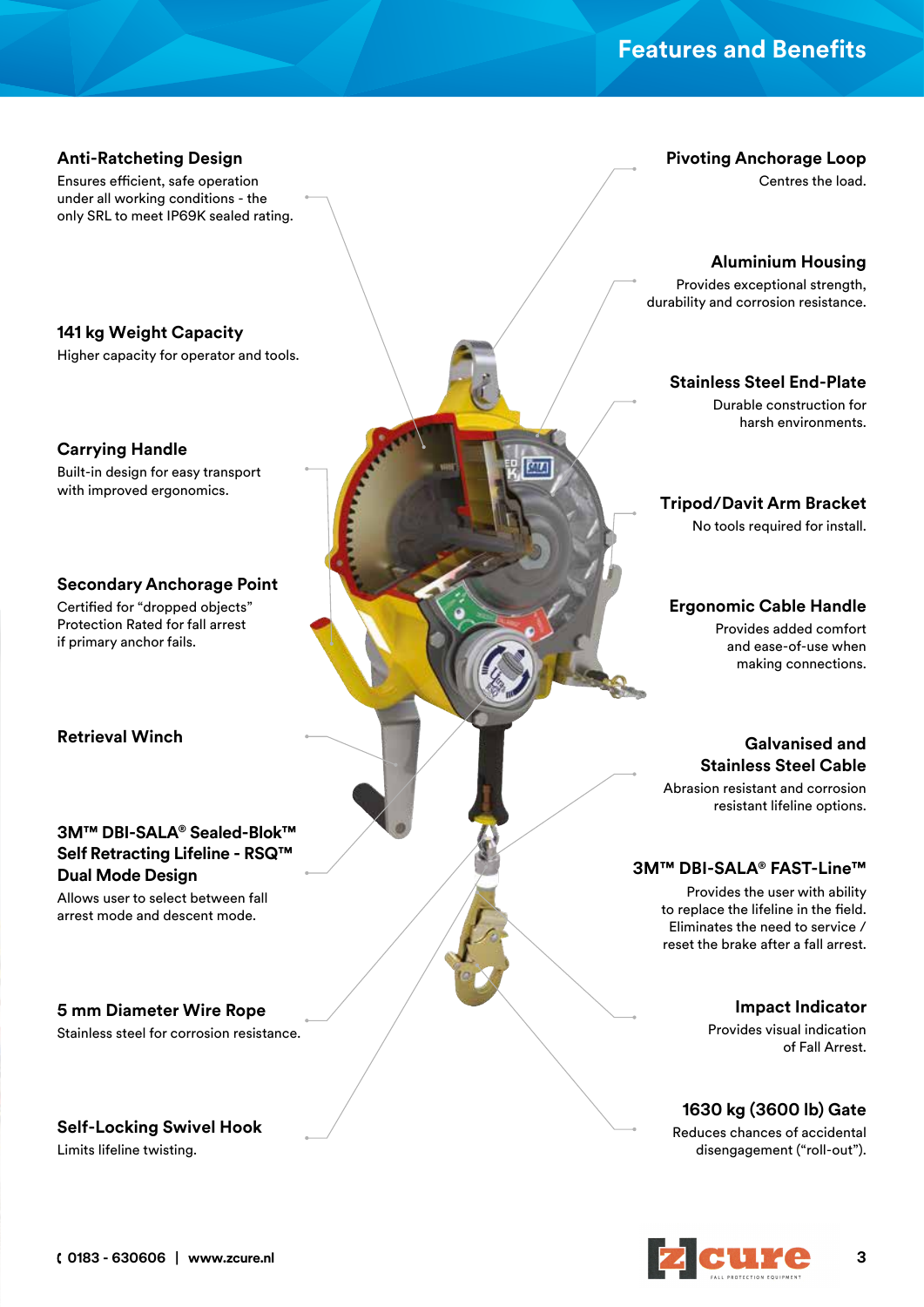# **World's first dual-mode self-retracting lifeline fall arrest and rescue.**

Dual-mode design provides both fall arrest with assisted rescue capabilities and automatic self rescue for ultimate versatility.

- Built-in Rescue Device becomes an integral part of a Rescue Plan
- Standard fall arrest mode
- Automatic rescue mode
- Remote/Assisted activation.

# **Choose your mode.**



#### **Fall Arrest Mode/Assisted Rescue**

A speed sensing brake stops the fall, reduces forces imposed on the user to safe levels of 6 kN or less and allows for assisted rescue to take place.



**Automatic Rescue Mode/Self Rescue Descent**

A speed sensing brake slows the fall, then instantly a centrifugal brake activates, lowering the user at a controlled speed to the next level or ground.

**Assisted Rescue Options 'Engage' The Descent Mode** Traditional assisted rescue operations may also be conducted.



**Fall Arrest Mode**  Assisted Rescue by Hand



**Fall Arrest Mode**  Assisted Rescue by Hand



**Automatic Descent Mode** Self Rescue Descent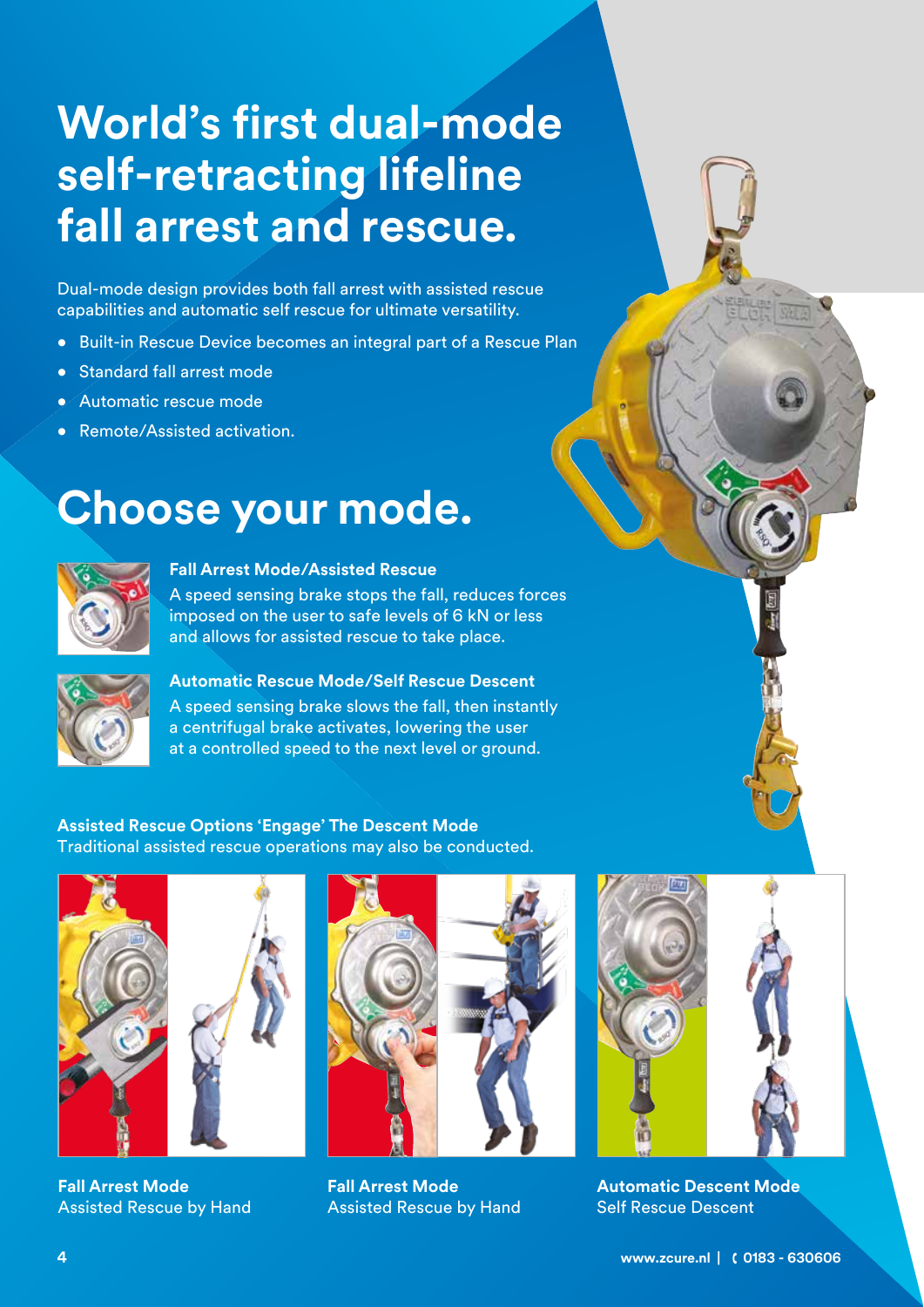# **Confined space? No problem.**

The mechanical device is one of the most critical parts of a rescue system. It provides the means to retrieve an incapacitated worker to safety. Lifeline type and length are just a few of the options. A 3-way retrieval SRL can be used as either a primary or secondary device depending upon your application.

#### **3-Way Retrieval SRL's** Features:

- Raise and lower personnel
- Simple change in/out of Retrieval
- Stow away handle
- Optional bracket for davit attachment
- Available with RSQ™ Option
- For rescue use only.

#### **Fast-Line™ Field Replaceable Lifeline Models**

- Features:
- Provides trained End-Users with the ability to replace lifeline
- SRL will not operate if rebuilt improperly
- No need to break seal to replace lifeline
- Lowers overall cost of ownership RSQ™ Option
- For rescue use only.



3-way models with built-in emergency retrieval and mounting brackets are ideal for confined space rescue. Available with and without mounting brackets.







#### **Trusted in the field**

Safety engineers and site directors trust DBI-SALA® for the type of high quality, rugged systems that will ensure top performance when it is needed the most. Our systems meet applicable industry standards. We also customize solutions to suit customer needs.

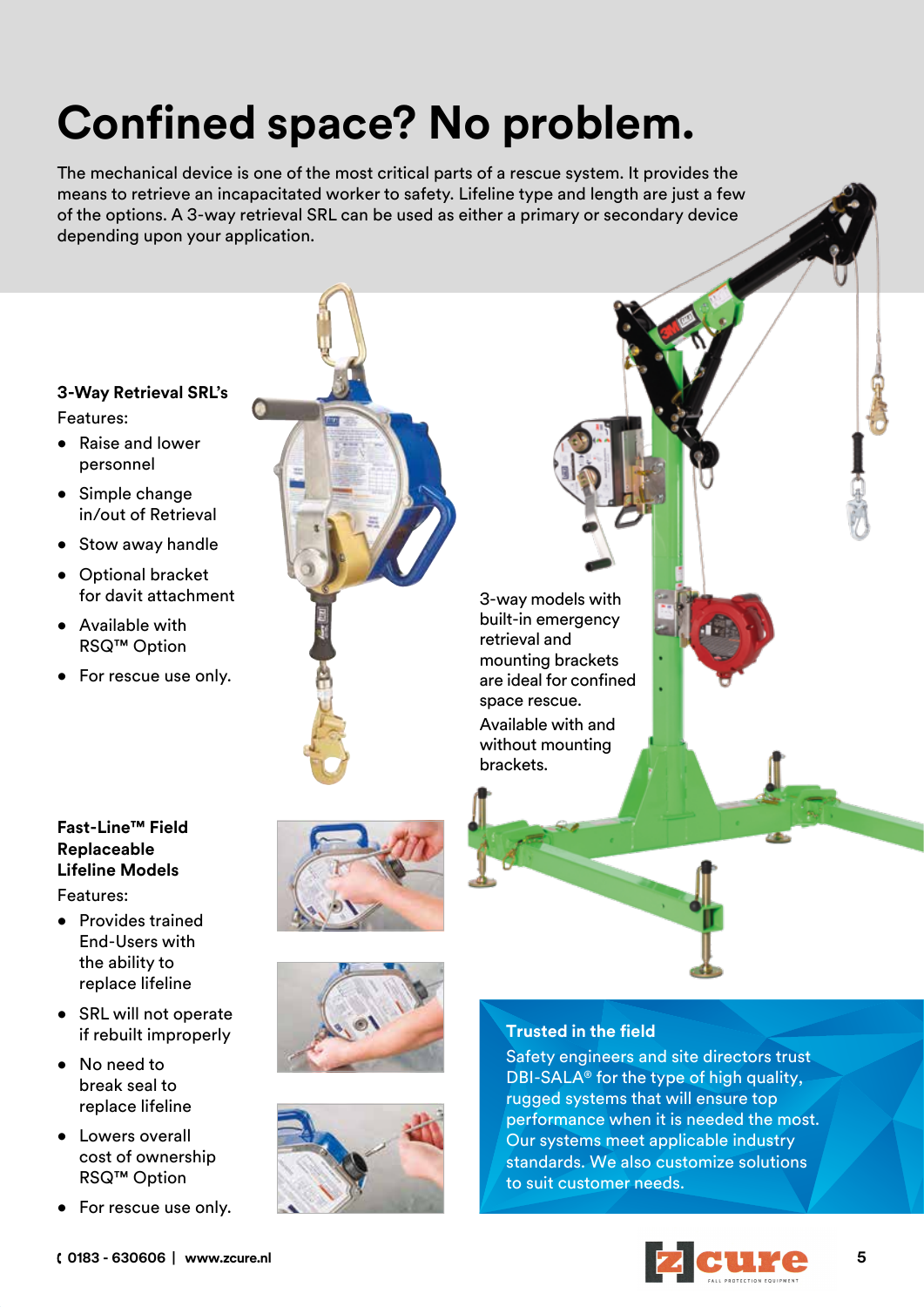### **Range Overview**

| Lifeline<br>Material                                | Snap<br>Hook<br>Material              | Retrieval<br>Capability | RSQ <sup>TM</sup><br>Capability | 140 kg<br>Weight<br>Capacity | 4.5 <sub>m</sub> | 9 <sub>m</sub> | 15 <sub>m</sub> | 25 <sub>m</sub> | 40 m                          | 53 m     |
|-----------------------------------------------------|---------------------------------------|-------------------------|---------------------------------|------------------------------|------------------|----------------|-----------------|-----------------|-------------------------------|----------|
| Galvanised<br>$(5 \text{ mm})$<br>Cable             | Steel                                 |                         |                                 |                              | 3400828          | 3400803        | 3400950         | 3400866         | 3400971                       | 3400656  |
|                                                     |                                       |                         | $\blacktriangledown$            |                              |                  |                |                 | 3400891         |                               |          |
|                                                     |                                       |                         |                                 |                              |                  | 3400854        | 3400955         | 3400880         |                               |          |
|                                                     |                                       |                         | $\checkmark$                    |                              |                  |                |                 | 3400916         |                               |          |
| Steel Cable<br><b>Stainless</b><br>$(5 \text{ mm})$ | <b>Stainless</b><br>Steel             |                         |                                 |                              | 3400830          | 3400805        | 3400951         | 3400867         | 3400972                       | 3400658  |
|                                                     |                                       |                         |                                 |                              |                  |                | 3400961         | 3400892         | 3400997                       |          |
|                                                     |                                       |                         |                                 |                              |                  | 3400856        | 3400956         | 3400881         | 3400986                       |          |
|                                                     |                                       |                         |                                 |                              |                  |                | 3400944         | 3400917         |                               |          |
| Weight                                              |                                       |                         |                                 |                              | 5.5 kg           | 9 kg           | 14.5 kg         | 20 kg           | 27 kg                         | 56.5kg   |
| <b>Housing Material</b>                             |                                       |                         |                                 |                              | Aluminum         | Aluminum       | Aluminum        | Aluminum        | Aluminum                      | Aluminum |
|                                                     | Approximate Length                    |                         |                                 |                              | 25 cm            | 29 cm          | 34 cm           | 39 cm           | 43 cm                         | 43 cm    |
|                                                     | Approximate Width                     |                         |                                 |                              | 19 cm            | 24 cm          | 27 cm           | 30 cm           | 35 cm                         | 35 cm    |
| Approximate Height                                  |                                       |                         | 11 cm                           | 14 cm                        | 18 cm            | <b>18 cm</b>   | 20 cm           | 31 cm           |                               |          |
|                                                     | Retrieval Models*                     |                         |                                 |                              |                  |                |                 |                 |                               |          |
| RSQ <sup>™</sup> Model*                             |                                       |                         |                                 |                              |                  |                |                 |                 |                               |          |
|                                                     | Fast-Line™ Field Replaceable Lifeline |                         |                                 |                              |                  |                |                 |                 |                               |          |
| 140 kg Capacity                                     |                                       |                         |                                 |                              |                  |                |                 |                 |                               |          |
| Meets IP69K                                         |                                       |                         |                                 |                              |                  |                |                 |                 |                               |          |
| <b>Carrying Handle</b>                              |                                       |                         |                                 |                              |                  |                |                 |                 |                               |          |
|                                                     | <b>Pivoting Anchorage Loop</b>        |                         |                                 |                              |                  |                |                 |                 |                               |          |
| i-Safe™                                             |                                       |                         |                                 |                              |                  |                |                 |                 |                               |          |
|                                                     | Tripod/Davit Arm Bracket (Optional)   |                         |                                 |                              |                  |                |                 |                 |                               |          |
| Snap Hook (Patented)                                |                                       |                         |                                 |                              |                  |                |                 |                 |                               |          |
|                                                     | - 1633 kg Rated Gate                  |                         |                                 |                              |                  |                |                 |                 |                               |          |
| - Self-Locking Gate                                 |                                       |                         |                                 |                              |                  |                |                 |                 |                               |          |
| - Swiveling Hook                                    |                                       |                         |                                 |                              |                  |                |                 |                 |                               |          |
| - Impact Indicator on Hook                          |                                       |                         |                                 |                              |                  |                |                 |                 |                               |          |
| - ANSI Z359.1/ Z359.12 Compliant                    |                                       |                         |                                 |                              |                  |                |                 |                 |                               |          |
| 5 mm Diameter Wire Rope                             |                                       |                         |                                 |                              |                  |                |                 |                 |                               |          |
| <b>Aluminium Housing</b>                            |                                       |                         |                                 |                              |                  |                |                 |                 |                               |          |
| <b>Stainless Steel End-Plate</b>                    |                                       |                         |                                 |                              |                  |                |                 |                 |                               |          |
| 6                                                   |                                       |                         |                                 |                              |                  |                |                 |                 | www.zcure.nl   (0183 - 630606 |          |